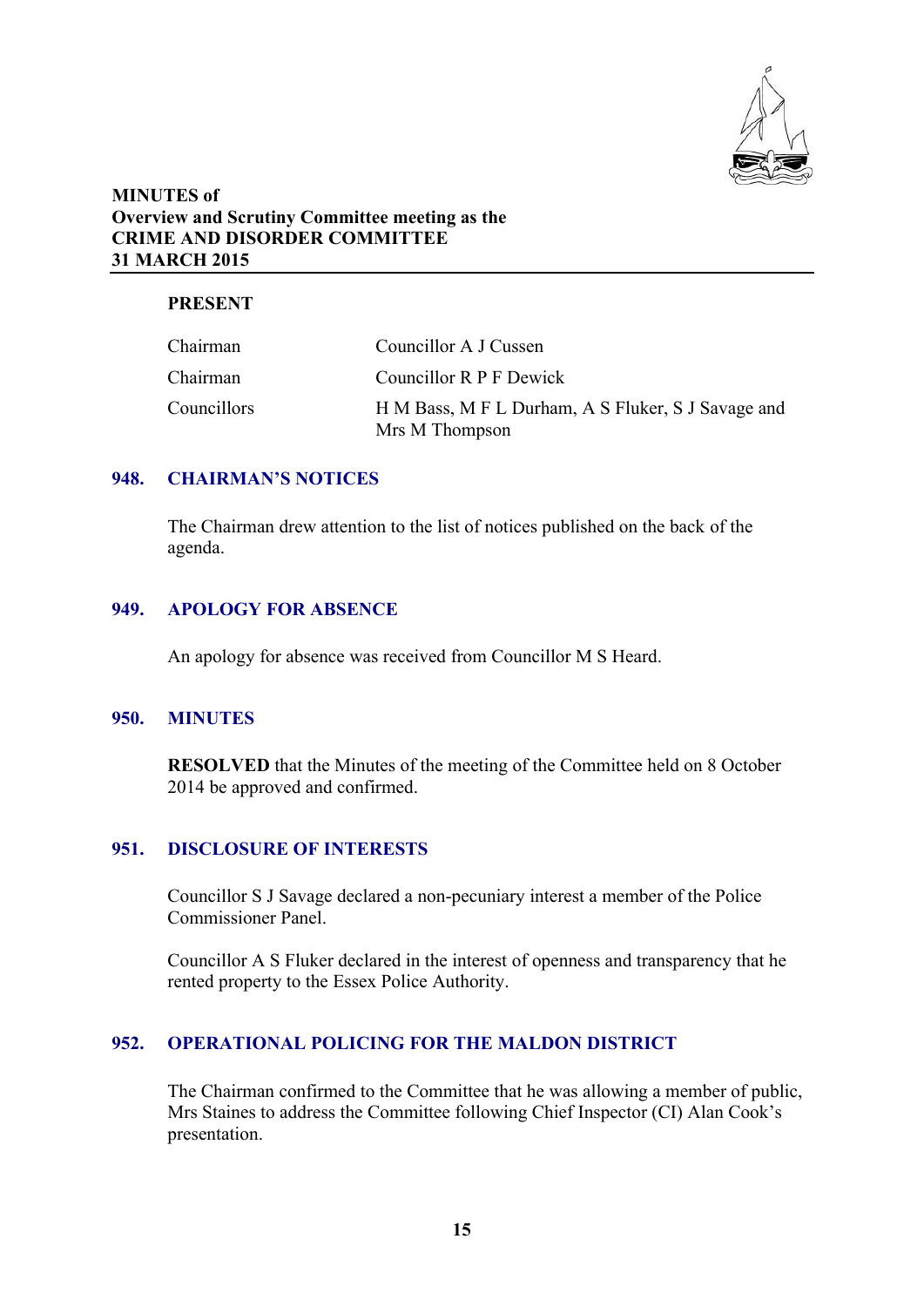The Committee received a presentation from Chief Inspector (CI) Alan Cook, District Commander, Essex Police. CI Cook started by providing background information to his service with Essex Police. The current position on crime for the Maldon District was outlined and Members were advised that the Maldon District had one of the lowest crime rates in Essex.

The following information was provided:

- Crime offence: Maldon had seen an all crime offence increase of 12.25% from 1 April 2014 to 31 March 2015 when compared to the same period for the previous year. In response to questions CI Cook provided Members with information regarding the increase, highlighting how the recorded increase in robbery actually related to an incredibly small number of incidents.
- Crime Solved: It was noted that with an all crime solved rate of 22.77%, Maldon was 0.5% worse than the same period for the previous year.
- Anti-Social Behaviour: The Maldon District had a 7.0% reduction in Anti-Social Behaviour (ASB) compared to the same period for the previous year.
- Dengie peninsular: CI Cook reported that the installation of Automatic Number Plate Recognition (ANPR) cameras on the Dengie with funding from Magnox (Bradwell Power Station) was imminent.
- Resourcing: A new five shift system of a sergeant and three officers was being implemented to provide 24/7 policing. This was an increase in officers to the previous arrangements.

Following CI Cook's presentation Mrs Staines addressed the Committee. Mrs Staines outlined concerns regarding the lack of Police Stations open in her local area following an incident whereby it was necessary for her to report the details.

Councillor A S Fluker added that there seemed to be inconsistencies with the information regarding opening hours of Police Stations on the Essex Police website. In response, CI Cook acknowledged that he was aware of these issues and would address these.

Concern was raised regarding speeding vehicles through rural areas and how it was felt that a police presence at parish council meetings may help to instil public confidence. In response, CI Cook commented that whilst the ruling was introduced last year whereby officers were told not to routinely attend parish council meetings he encouraged officers to go if they had the capacity to do so.

In response to a point raised, CI Cook confirmed that he would look into why there was a shortage of officers to train volunteers on Community Speed Watch.

CI Cook confirmed that he would be tasking Police Community Support Officer's (PCSO's) with specific tasks in an attempt to make them more visible to local areas.

The Chairman proposed that the Committee write to the Police and Crime Commissioner regarding the policing levels in the Maldon District. This was duly seconded.

The Chairman thanked Chief Inspector Cook for his presentation.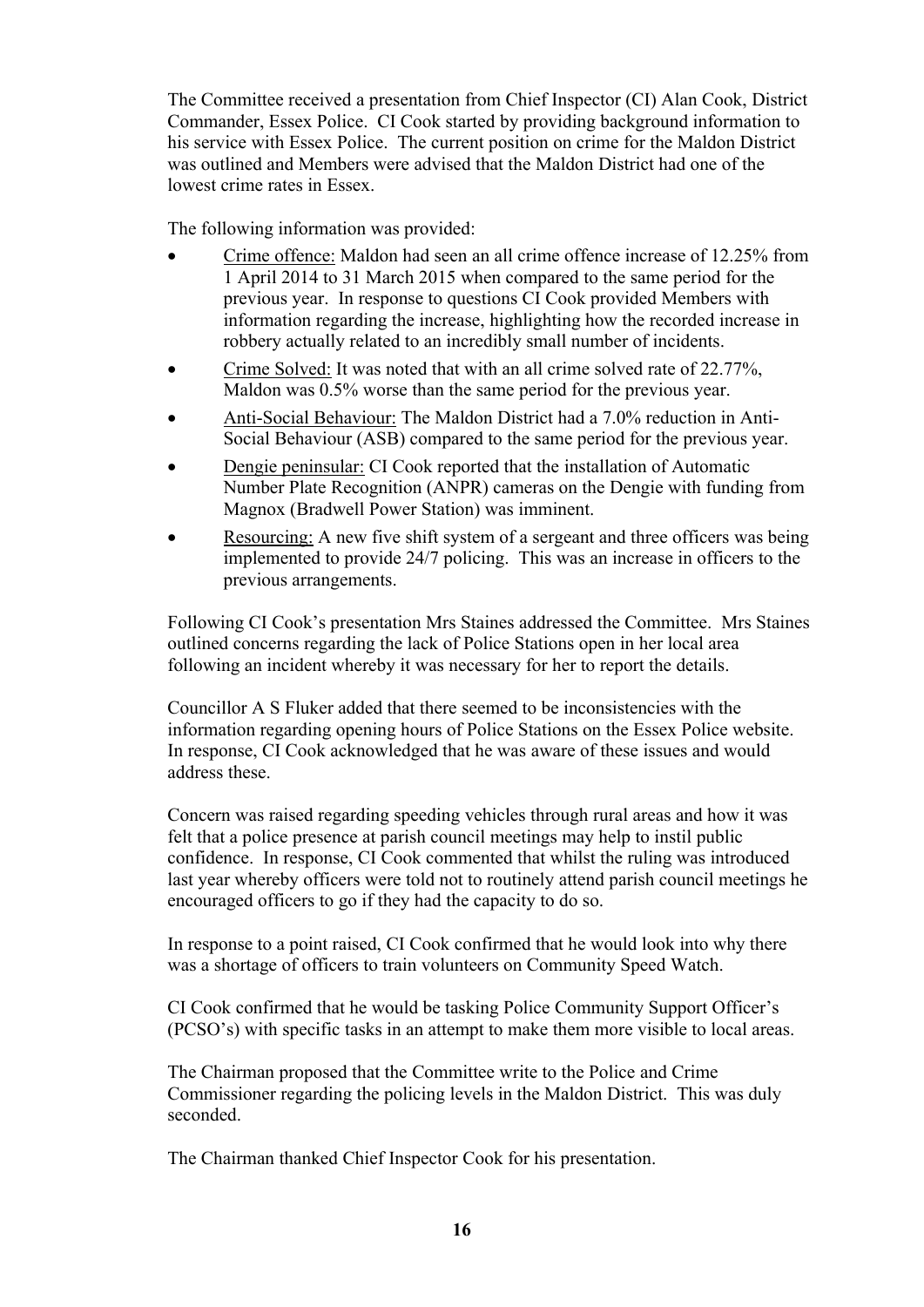**RESOLVED** that the Committee write to the Police and Crime Commissioner outlining concerns in respect of the policing levels in the District.

## **953. THE ROTHERHAM REPORT AND CHILD SEXUAL EXPLOITATION**

The Committee received a presentation from the Community Safety Partnership Manager on Child Sexual Exploitation (CSE). The report outlined the signs of CSE and how this related to child vulnerability.

The presentation provided information regarding an Independent Enquiry commissioned by Rotherham Borough Council and gave details of the findings. The Community Safety Partnership Manager drew Members' attention to the lessons learnt and requirements as part of Local Authority Licensing.

It was noted that across Essex work against CSE had been strengthened through introduction of a PAN Essex database, better information sharing, a reporting process for drivers. In addition a Taxi and Community Safety Booklet sought to provide a guide in respect of community safety in the District.

The Chairman thanked the Community Safety Partnership Manager for his presentation.

# **954. MALDON DISTRICT COMMUNITY SAFETY PARTNERSHIP UPDATE**

The Committee received a presentation from the Community Safety Partnership Manager on the Maldon District Community Safety Partnership (CSP).

The presentation and report highlighted the following information:

- CSP Priorities for 2015 / 16 were to maintain / reduce existing low levels of crime and anti-social behaviour (ASB); tackle alcohol and drug misuse, protect vulnerable people and reduce serious acquisitive crime. A copy of the strategic assessment was attached as Appendix 1 to the report and focussed on the CSP priorities. Members were advised that Maldon remained one of the safest Districts in the county and a copy of the most recent Essex Police strategic management performance data was attached as Appendix 2.
- Victim-Offender-Location The report provided an update in respect of each of Partnership Sub-Groups and it was noted that Sub-Groups continued to meet on a regular basis.

It was noted that good progress was being made on the 2014 / 15 delivery plan and the shared working arrangements between Maldon and Chelmsford continued to drive forward efficiency changes. The Maldon CSP continued to remain efficient and responsive to emerging issues.

The report and presentation provided details of the Anti-Social Behaviour (ASB), Crime and Policing Act 2014 which became effective on 20 October 2014 and introduced simpler, more effective powers to tackle anti-social behaviour that provided better protection for victims and communities.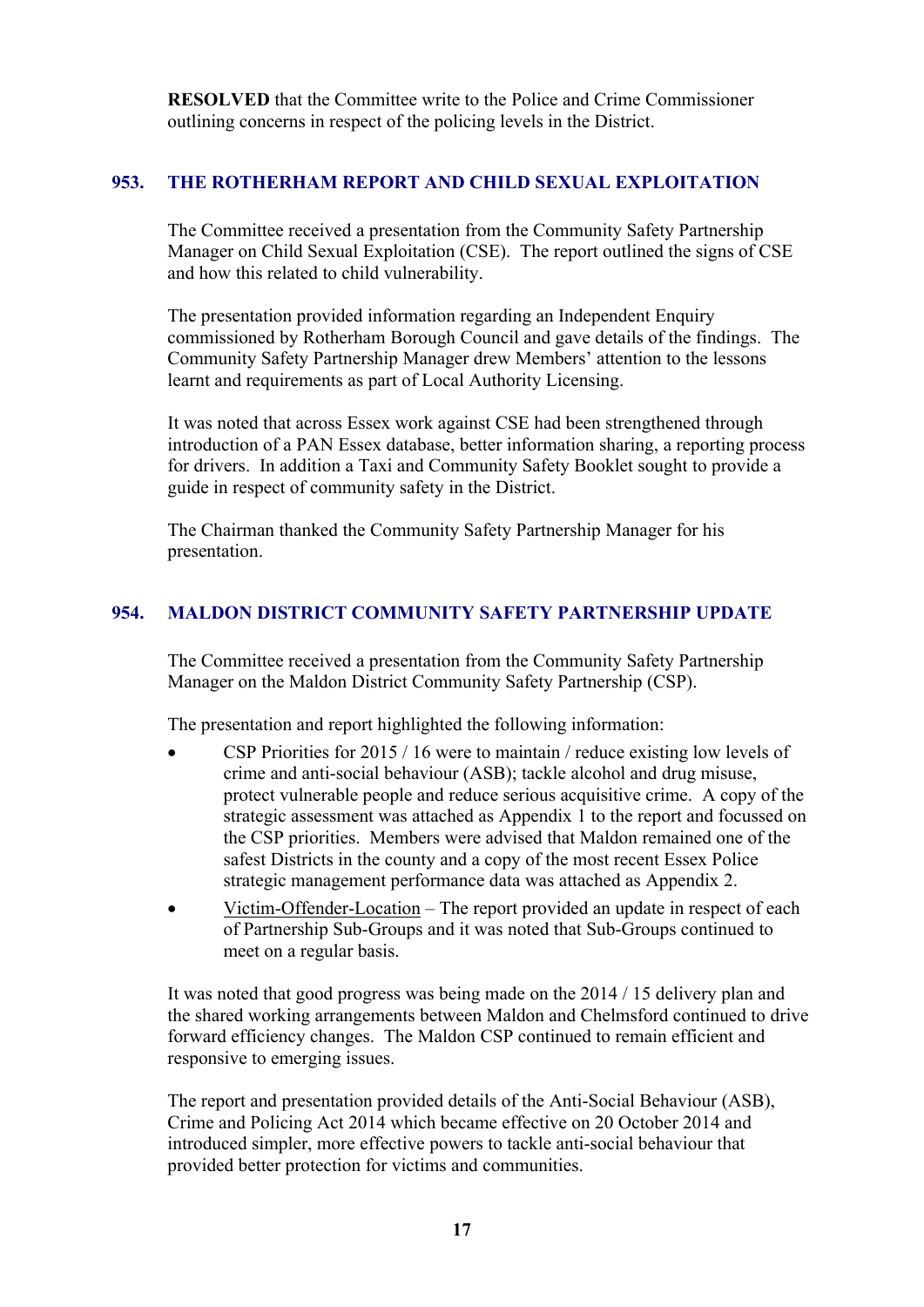Members noted a number of areas where the Partnership had responded to public concern and the work undertaken in respect of these.

It was noted that the CSP had developed a good working relationship with the office of the Essex Police and Crime Commissioner and details of the ongoing work and recent public meetings were set out in the report.

The Community Safety Partnership Manager advised the Committee that the date of the PCC public meeting referred to under paragraph 2.1.4 of the report had changed to 24 June 2015. He added that the format of the meetings had changed and there was an opportunity for a one to one meeting with the Police Crime Commissioner before commencement of the meeting itself.

Councillor A S Fluker declared an interest in Crucial Crew in the interest of openness and transparency as he was a trustee of Stow Maries Aerodrome.

In response to a point raised, the Community Safety Partnership Manager confirmed that work was underway in respect of the use of 'legal highs'. The Director of Customers and Community further added that following a recent meeting of the locality board, the matter has been taken on board and at the next meeting it will be discussed with education providers.

The Chairman thanked the Officer for his presentation.

**RESOLVED** the progress on the delivery plan for 2014 / 15 and the success of the initiatives undertaken by the partnership, be noted.

#### **955. A414 UNDERPASS SAFETY MEASURES**

The Committee considered the report of the Director of Customers and Community advising Members of a petition received relating to improved safety measures near the Mill Lane A414 underpass.

The report provided background information regarding the Mill Lane A414 underpass, including details of serious sexual incidents which occurred in June 2014 and January 2015. In response, a multi-agency group assessment of the site had been undertaken and recommendations made based on environmental design and crime prevention measures. A copy of the assessment was attached as Appendix 1 to the report. The Community Safety Partnership Manager had also met the lead person leading the public call for action to ensure that local views were taken into action.

Members noted that the Director of Customers and Community had written to Essex County Council requesting that they take action to make the land safe in accordance with their duty under Section 17 of the Crime and Disorder Act 1998. The report provided details of the response received. This matter was discussed by the Maldon Highways Panel and in response it had agreed to endorse £5,000 expenditure on a lighting scheme to make the area safer, although the on-going maintenance of the lighting had not been agreed.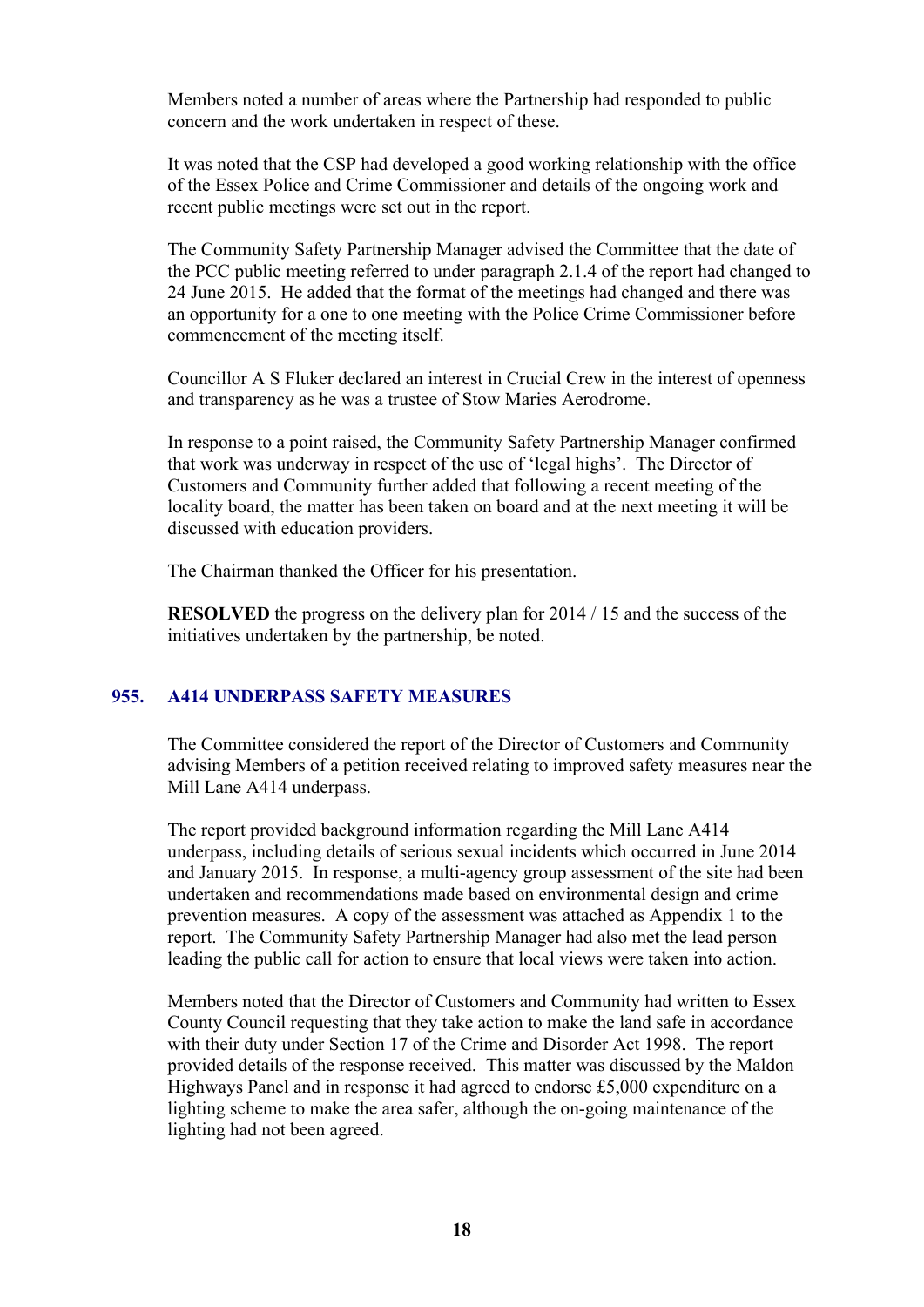Positive comments were provided by Members in respect of the way this matter had been dealt with by the authorities and public involved.

It was felt that the lessons learnt from this incident be communicated to the Planning Department for them to take into consideration when assessing strategic developments as good urban design could contribute towards the alleviation and reduction of crime.

Councillor A S Fluker asked for a special mention of thanks go to Miss Kelly Sanger who led the public call on this matter and worked with the Council to address concerns.

## **RESOLVED**

- (i) that the contents of this report be noted;
- (ii) that this matter be communicated to the Planning Department in order for it to be taken into consideration during the consideration of major strategic developments.

Prior to closing the meeting, the Chairman gave thanks to the Director of Customers and Community and the Community Safety Partnership Manager on their work and support over the last municipal year. He also thanked Chief Inspector Cook and his colleagues who had attend the Committee over the past year, and also the Community Safety Development Officer and Committee Clerks for their assistance.

There being no other items of business, the Chairman closed the meeting at 9:46pm.

A J CUSSEN **CHAIRMAN**